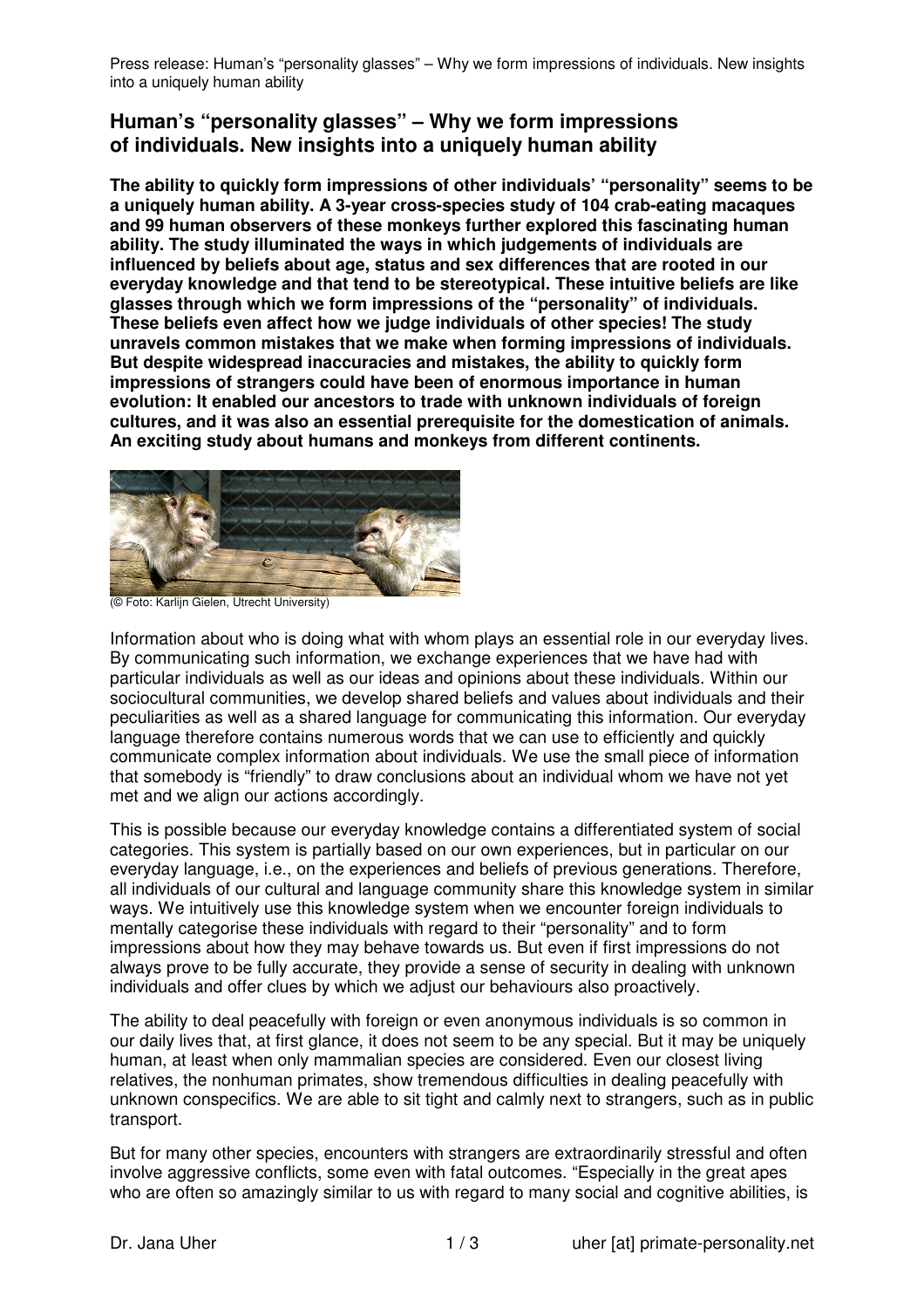Press release: Human's "personality glasses" – Why we form impressions of individuals. New insights into a uniquely human ability

is often disturbing to see how stressful encounters with strangers are for these individuals and how these encounters sometimes escalate into violence", says Jana Uher, the director of the study. Why is that so?

Jana Uher suggests that this is not only a consequence of other species' greater territoriality and their general lack of abstract language ability in and of itself. Instead, stressful encounters may result from a lack of ability to develop mental categories of individuals that can be used to assess unknown individuals with regard to their "personality". The researcher explains: "Without a basic knowledge of the ways in which individuals differ from one another in their behaviours; that is, without "personality" categories that are useful for differentiating between individuals, one cannot mentally categorise an unknown individual and therefore cannot deduce assumptions about how he or she may behave next. Thus, every encounter with strangers is characterised by high uncertainty and one can learn only stepwise from interactions with a stranger how he or she may tend to behave."

In view of the stressful encounters with unknown conspecifics, Jana Uher assumes that not even the great apes are able to develop mental categories of individuals and to use these categories to form impressions of others. "This may explain why, for the individuals of many nonhuman species, such encounters are often difficult, and why, in zoological institutions, introductions of new individuals are often so stressful", Jana Uher says.

The researcher emphasises, however, that individuals of many nonhuman species are able to learn over some time how particular individuals in their social environment tend to behave; otherwise, individualised relationships could not be found in other species, in particular in primates. But the ability to develop general categories about individual differences from peculiarities of single individuals and to use using these categories in social interactions seems to be a uniquely human ability. In our everyday lives, we use this ability so intuitively that, at first glance, it does not seem to be any special. Rather, its uniqueness could be revealed only through comparisons with other species. To further explore this ability, Jana Uher and her research colleagues from the ethology station of the Dutch Utrecht University investigated how humans form "personality" impressions of individuals of other species.

Our ability to recognise individual differences in the behaviour of nonhuman species was an essential prerequisite for the domestication of animals. For a long time, it was assumed that our ancestors had domesticated animals based on selective breeding for bodily features. But groundbreaking breeding experiments with farm foxes in Russia have impressively shown that selective breeding for specific individual behaviours—less fear of and aggression towards humans— results within only 30 generations in a host of physical changes through which today's domesticated animals differ markedly from their wild relatives. Stone-age fossils that resemble today's dogs more than wolves suggest that, as early as some 30,000 years ago, humans had to have already been able to mentally develop "personality" categories that are useful for differentiating individuals of other species as well.

Domesticated animals have been bred for those particular behavioural properties that we as humans can easily perceive and for which we have developed "personality" categories in our everyday language. Therefore, Jana Uher and her research team explored how humans develop "personality" impressions of individuals of a nonhuman species with which the observers were previously inexperienced—crab-eating macaques from Southeast-Asia.

In the ethology station's colony, which has been studied for their social behaviours for decades already, 91 students of behavioural biology first learned about this particular monkey species and about scientific methods of behavioural observation. Then the students worked in pairs; each pair intensely observed 5 monkeys over 5 days and systematically recorded their behaviours. Thereafter, they assessed their 5 monkey individuals with two "personality" questionnaires. In addition, 8 researchers from the ethology station assessed the monkey individuals, many of which they had known for several years.